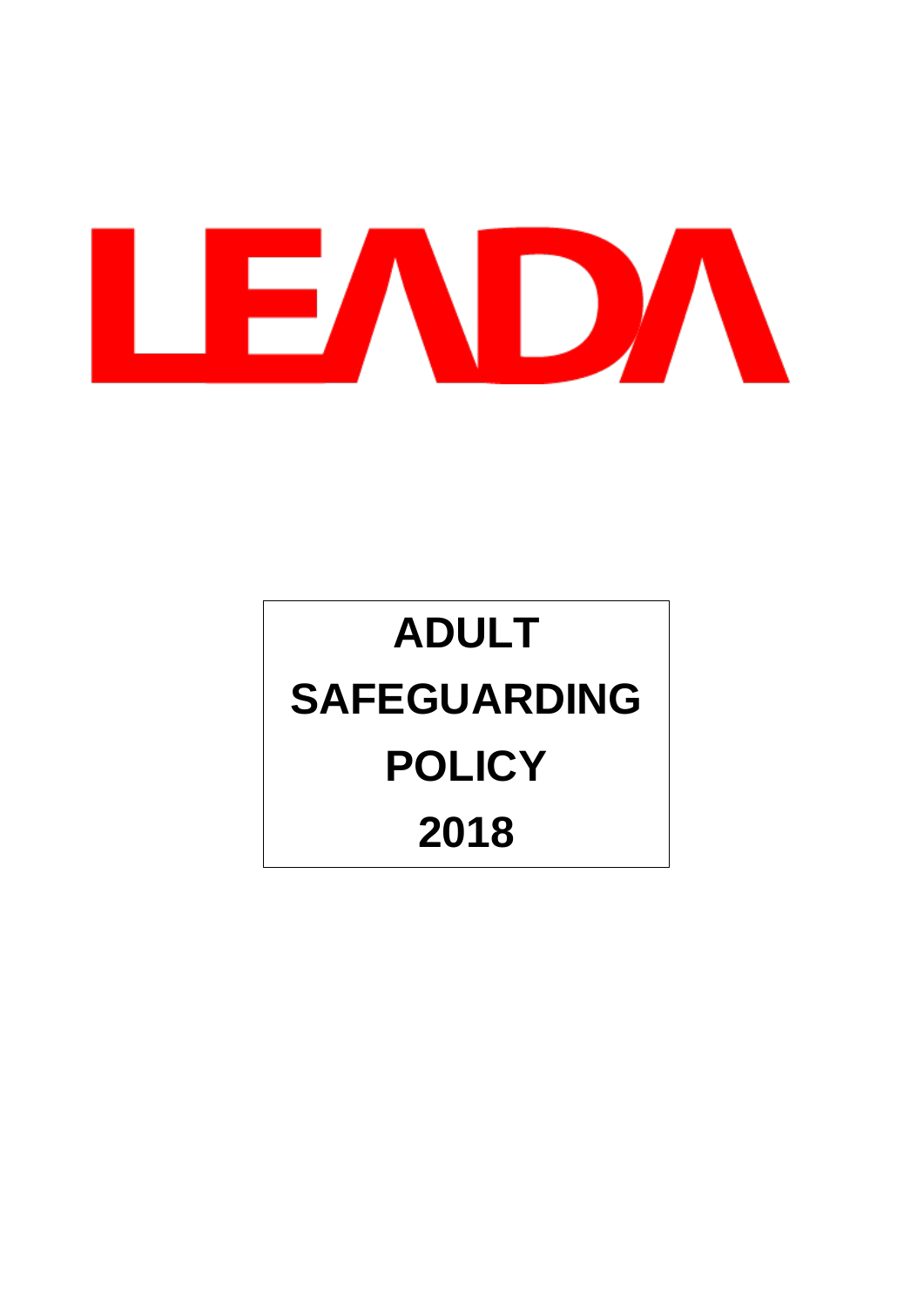**A safeguarding adults concern is any worry about an adult who has or appears to be subject to or is at risk of abuse and neglect. The aims of Adult Safeguarding are to:**

- $\Box$  Stop abuse or neglect wherever possible;
- $\Box$  Prevent harm and reduce the risk of abuse or neglect to adults
- $\Box$  Promote an approach that focuses on improving life for adults at risk

**LEADA Cambs CIC aims to provide a co-ordinated approach to the reporting of any instances or suspicion of abuse against adults who are perceived as being at risk whilst attending any Drama or Vocal classes**

### **Safeguarding principles:**

1. Empowerment - People being supported and encouraged to make their own decisions and informed consent.

2. Prevention - It is better to take action before harm occurs.

3. Proportionality - The least intrusive response appropriate to the risk presented.

4. Protection - Support and representation for those in greatest need.

5. Partnership - Local solutions through services working with their communities. Communities have a part to play in preventing, detecting and reporting neglect and abuse.

6. Accountability - Accountability and transparency in safeguarding practice.

### **Purpose**

### **The main aims of this policy are:**

 $\Box$  To ensure that all staff and volunteers working with LEADA Cambs CIC know and understand their responsibilities in working together to safeguard adults who are perceived as being at risk.

 $\Box$  To ensure that all staff and volunteers know how to respond to such concerns and know where to seek appropriate advice or support.

 $\Box$  To ensure that all staff and volunteers know how to raise an alert regarding a concern in relation to an adult at risk.